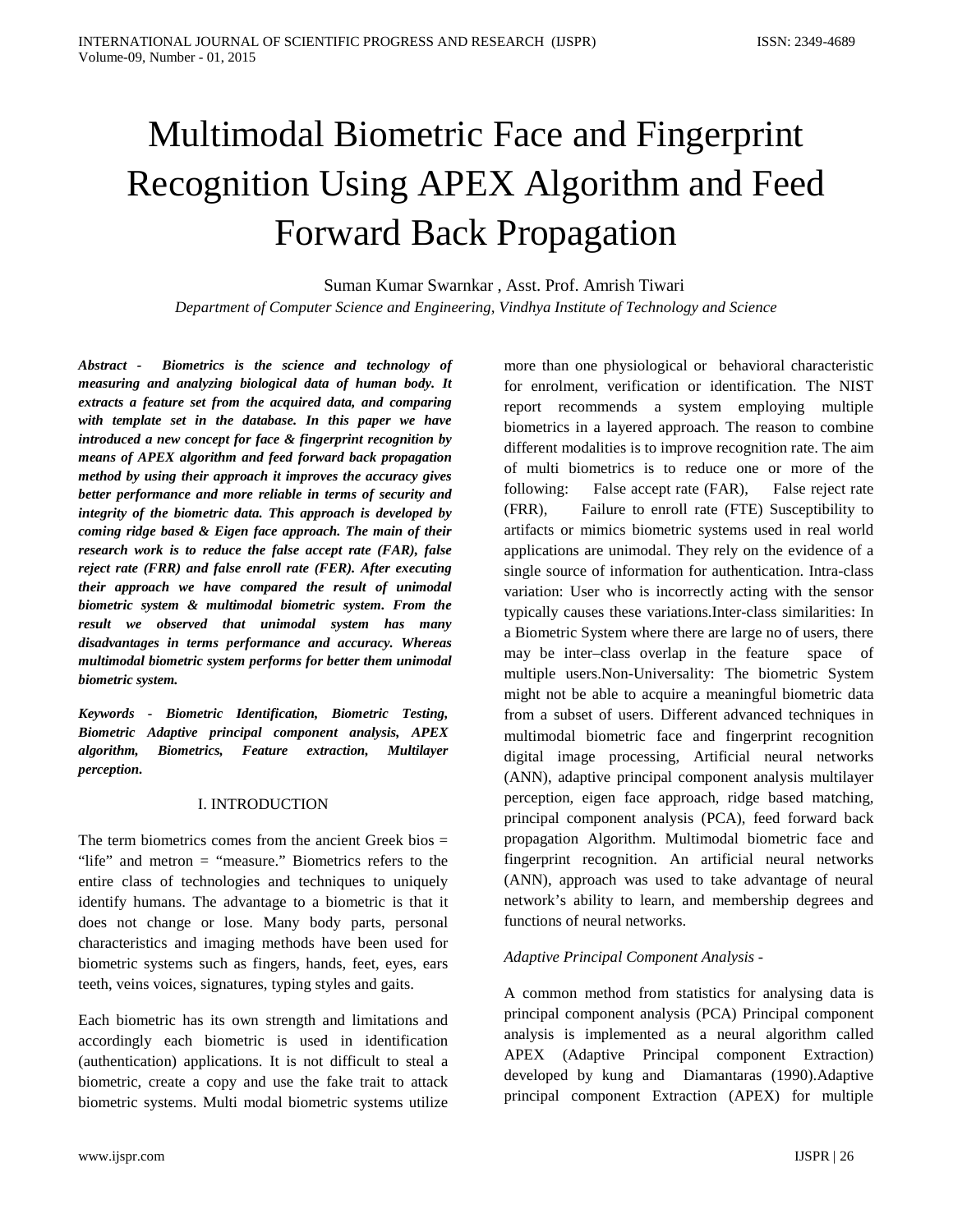principal component extraction. All the synaptic weights of the model are trained with the normalized Hebbian learning rule. The network structure features a hierarchical set of lateral connections among the output units which serve the purpose of weight orthogonalization. This structure also allows the size of the model to grow or shrink without need for retraining the old units. The exponential convergence of the network is formally proved while there is significant performance improvement over previous methods. The APEX algorithm is also parallelizable allowing the concurrent extraction of multiple principal components. Furthermore, APEX is shown to be applicable to the constrained PCA problem where the signal variance is maximized under external orthogonality constraints.





#### APEX Algorithm

Step 1. Initialize the feedforward weight vector wj and the feedback weight vector aj to small random values at time n  $= 1$ , where  $j = 1, 2,...$ , m. Assign a small positive value to the learning-rate parameter ~q.

Step 2. Set  $j = 1$ , and form = 1, 2, compute

 $Y1(n) = WT(n)X(n)$ 

 $W1(n + 1) = W1(n) + \sim q [ Y1(n)X(n) - Y1(Y1(n)W1(n) ]$ 

Where  $x(n)$  is the input Vector. For large n, We have  $w1(n)$  -> qi, Where qi is the eigenvector associated with the largest eigenvalue A1 of the correlation matrix of  $x(n)$ .

Step 3. Set  $j = 2$ , and for  $n = 1, 2...$ , Compute

 $Yj-1(n) = [ Y1(n), Y2(n), \dots, Yj-1(n)]T$ 

 $Y1(n) = WT (n)X(n) + AT(n)Yj-1(n)$ 

 $Wj(n + 1) = Wj(n) + \sim q [ Yj(n)X(n) - Yj(Yj(n)Wj(n) ]$ 

$$
Aj(n + 1) = Aj(n) - \sim q [Yj(n)X(n) - Yj(Yj(n)Aj(n)]
$$

Step 4. Increment j by 1, go to step 3, and continue until j = m, where m is the desired number of principal components. (Note that  $j = 1$  corresponds to the eigenvector associated with the largest eigenvalue, which is taken care of in step 2.) For largen we have wj(n)  $\rightarrow$  qi and  $a_j(n) \rightarrow 0$ , where q i is the eigenvector associated with the jth eigenvalue of the correlation matrix of  $x(n)$ .

Multi-layer Perceptron -

A multilayer perceptron (MLP) is a [feedforward](http://en.wikipedia.org/wiki/Feedforward_neural_network) [artificial](http://en.wikipedia.org/wiki/Artificial_neural_network)  [neural network](http://en.wikipedia.org/wiki/Artificial_neural_network) model that maps sets of input data onto a set of appropriate output. An MLP consists of multiple layers of nodes in a directed graph, with each layer fully connected to the next one. Except for the input nodes, each node is a neuron (or processing element) with a nonlinear [activation function.](http://en.wikipedia.org/wiki/Activation_function) MLP utilizes a [supervised learning](http://en.wikipedia.org/wiki/Supervised_learning) technique called [backpropagation](http://en.wikipedia.org/wiki/Backpropagation) for training the network. Several properties concerning the representational power of the feedforward MLP have been proven.- learning arbitrary functions: any function can be learned with an arbitrary accuracy by a three-layer network;.learning continuous functions: every bounded continuous function can be learned with a small error by a two-layer network (the number of hidden units depends on the function to be approximated).Learning Boolean functions: every boolean function can be learned exactly by a two-layer network although the number of hidden units grows exponentially with the input dimension.



Figure 1.2: Multilayer perception (MLP)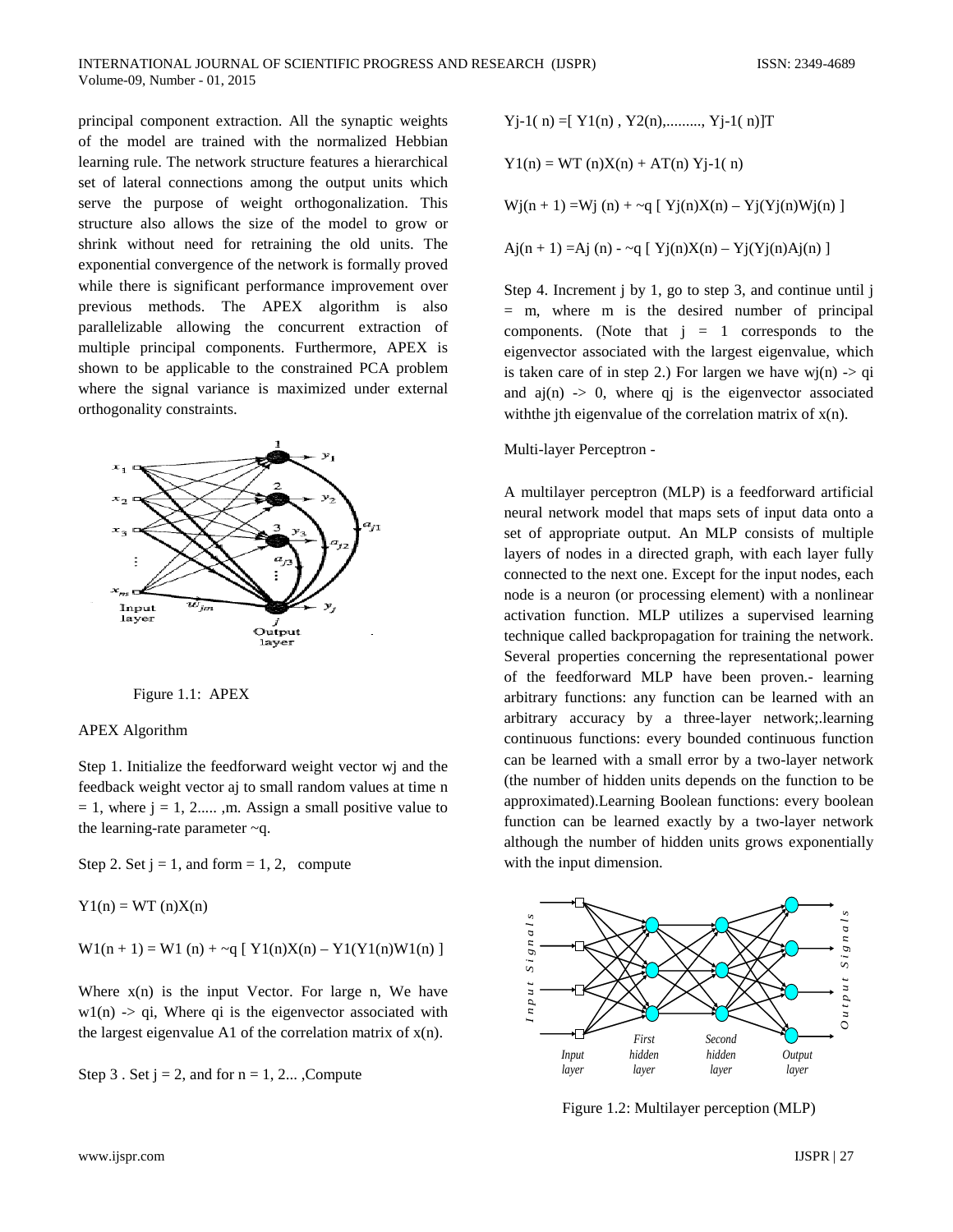#### II. . LITERATURE SURVEY

The research on multi modal biometrics started in late 90s. Face is most common biometric which is used alone or in combination with other biometrics. The earlier system based on feature extraction using principle component analysis and recognition using the feed forward back propagation. Problem in this approach we recognize the Face first and then the fingerprint in sequence it is based on unimodal biometric system. Unimodal biometric systems have variety of problems such as noisy data, intraclass variations, restricted degree of freedom, nonuniversality, spoof attack and unacceptable error rates. The system based on AND & OR Configuration this approach can not normalize the False accept rate (FAR) False reject rate (FRR) Failure to enroll rate (FTE).

In July - 2012 Dr. Shubhangi D C et al suggest that "Artificial Multi-Biometric Approaches to Face and Fingerprint Biometrics". As a part the work, an ANN is implemented. Feature extraction using principle component analysis and recognition using the feed forward back propagation neural network. Their work deals with a task where recognize the Face first and then the fingerprint in sequence. the trained ANN groups the input pixels into the different clusters which provide the results. [1].

In 2010 Sasidhar et al to him they develop multimodal biometric systems – study to improve accuracy and performance. a framework was established with assessing the performance of multimodal biometric systems. Not allowing for a common middleware layer to handle the multimodal applications with a small amount of common information. [2]

In August 2012 Hiren D. Joshi suggests that A Multimodal Biometric Authentication System for Person Identification and Verification using fingerprint and face recognition. He multimodal biometric takes the individual scores of two traits (face and fingerprint) which are combined at classifier level and trait level The logic of the multibiometric system may be implemented in an AND configuration or in an OR configuration . [3]

In 4 September, 2010 Muhammad Imran Razzak introduced an automatic method for the detection of exudates multimodal face and finger veins recognition systems in which multilevel score level fusion was performed. The imposter and genuine score are combined

using Fuzzy fusion to increase the face recognition system. [5]

In August 2012 Trupti S. Indi suggests the Biometric Feature based Person Unique Identification System different image enhancement techniques such as Gaussian smoothing function, adjusting intensity values of each pixels etc. We have studied different binarization methods and selected one which gives us best results for input thumb image. We have studied some thinning algorithms like Hilditc, Rosenfeld and ZS algorithms. Based on results we have used ZS (Zhang-Suen) thinning algorithm. Problem of ANN based is difficult to understand structure of algorithm, too many attributes can result in over fitting, optimal network structure can only be determined by experimentation. [6].

#### III. PROPOSED METHODOLOGY

We have concentrated our implementation on adaptive principal component analysis and Multilayer perception. A proposed scheme of multimodal biometric face and fingerprint recognition using neural network is parallel the multimodal biometric takes the individual scores of two traits (face and fingerprint) which generate range approximate value for training that is in discrete interval form than system will produce good accurate result with high efficiency. Current work deals with an efficient face and fingerprint recognition algorithm combining ridge based and Eigen face approach for parallel execution. Here I am proposing a method to overcome the drawback of earlier problem, which based on combination on neural network.



Figure 2.1: Process Logic Flow Diagram

An efficient Face and Fingerprint recognition algorithm combining ridge based and Eigen face approach. The main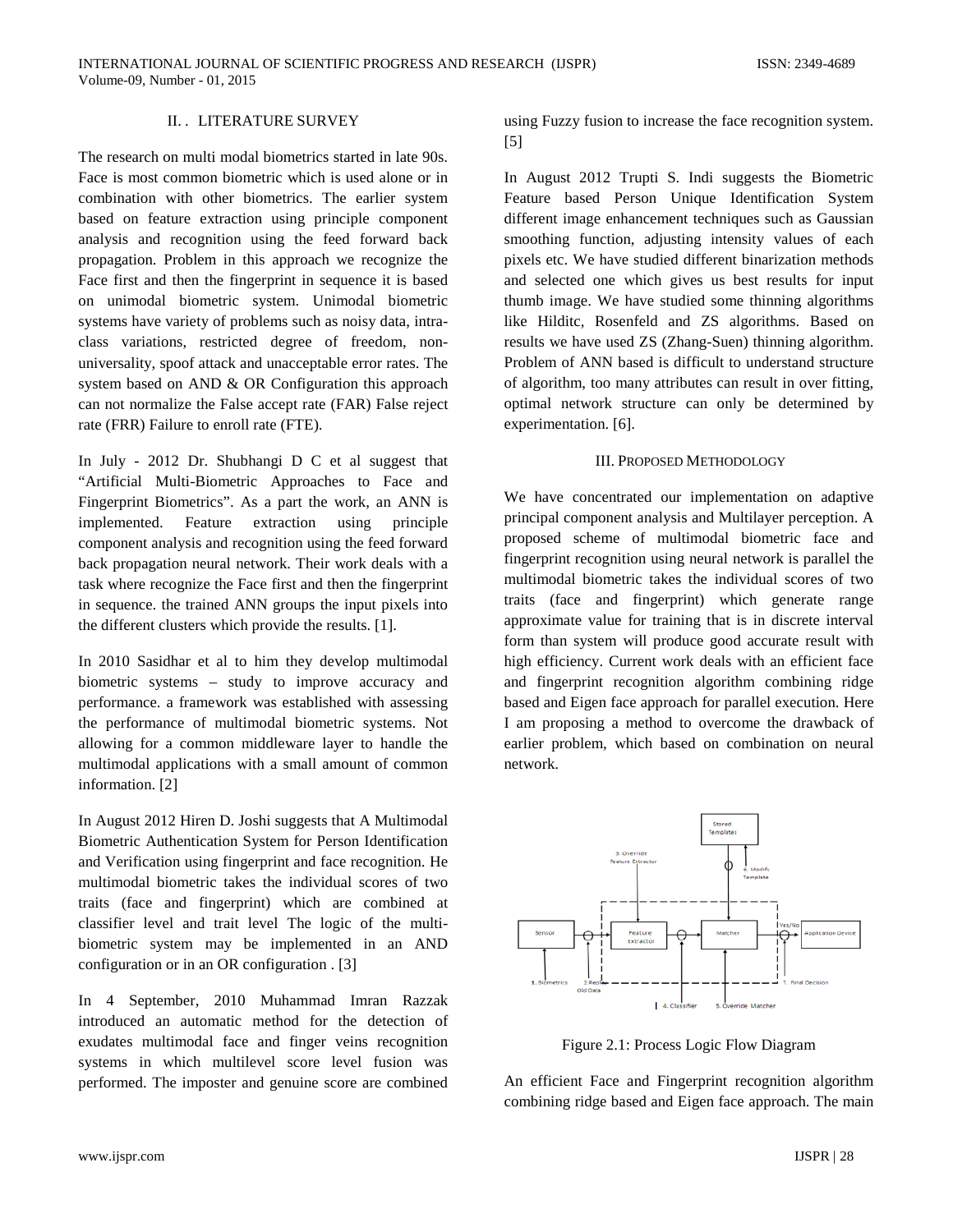purpose of the proposed system is to reduce the error rate as low as possible and improve the performance of the system by achieving good acceptable rate during identification and authentication.

#### Proposed implementation steps

#### *1. Sensor level Fusion:*

We combine the biometric traits taken from different sensors to form a composite biometric trait and process. Here an image of an object or a scene is captured by a digital camera or is scanned for use as the input to the system. An image is passed to the system for classification. Images vary in format, size and resolution. Face and finger Image Acquisition to collect the face images, a scanner has been used. After scanning, the image can be saved into various formats such as Bitmap, JPEG, GIF and TIFF. This FRS can process face images of any format

#### *2 Feature level Fusion:*

Signal coming from different biometric channels are first pre-processed, and feature vectors are extracted separately, using specific algorithm and we combine these vectors to form a composite feature vector. This is useful in classification. These are a series of steps which should be taken for making an image suitable for manipulation and interpretation by subsequent stages. The steps include removal of noise and variation of intensity recorded, sharpening, improving the contrast and stringing the texture of the image. Another important aspect is image restoration which extracts image information from a degraded form to make it suitable for subsequent processing and interpretation.

#### *3.The Matching score level fusion:*

Rather than combining the feature vector, we process them separately and individual matching score is found, then depending on the accuracy of each biometric matching scorewhich will be used for classification.

## *4. Decision level fusion:*

Each modality is first pre-classified independently. Multimodal biometric system can implement any of these fusion strategies or combination of them to improve the performance of the system; different levels of fusion are shown in below figure.



Figure 2.2 : Neural network classifier

#### Neural network Classifier –

The classifier decides whether the image belongs to the face or the non-face class based on the information learned during training. Also know the Matching score level where testing a neural network.

#### IV Experimental Results

Multimodal Biometric face and Fingerprint Recognition Using Neural Network System based on Adaptive Principal Component Analysis and Multilayer perception. To improve accuracy and performance.Our implementation mainly incorporates normalize the False accept rate (FAR) False reject rate (FRR) Failure to enroll rate (FTE).Reliable method for security and integrity of the biometrics data.A system can achieve a higher recognition accuracy than uni-modal systems. A system can minimize the recognition response time. Parallel execution of both face and finger print image, so that CPU utilization is more, It produce maximum efficiency than earlier model.A key benefit of neural networks is that a model of the system can be built from theavailable data. ANN learns by adjusting the interconnections or synaptic weights between layers.multimodal biometric systems better perform than uni-modal biometric systems. Graphical user interface of Multimodal biometric face and fingerprint recognition using neural network system based on adaptive principal component analysis and multilayer perception that are contain following-Load face image,Load finger image, Button training face, Button training finger, Button recognitation ,Text output, Button reset, Button graph, exit.

GUI of Multimodal Biometric face and Fingerprint Recognition Using Neural Network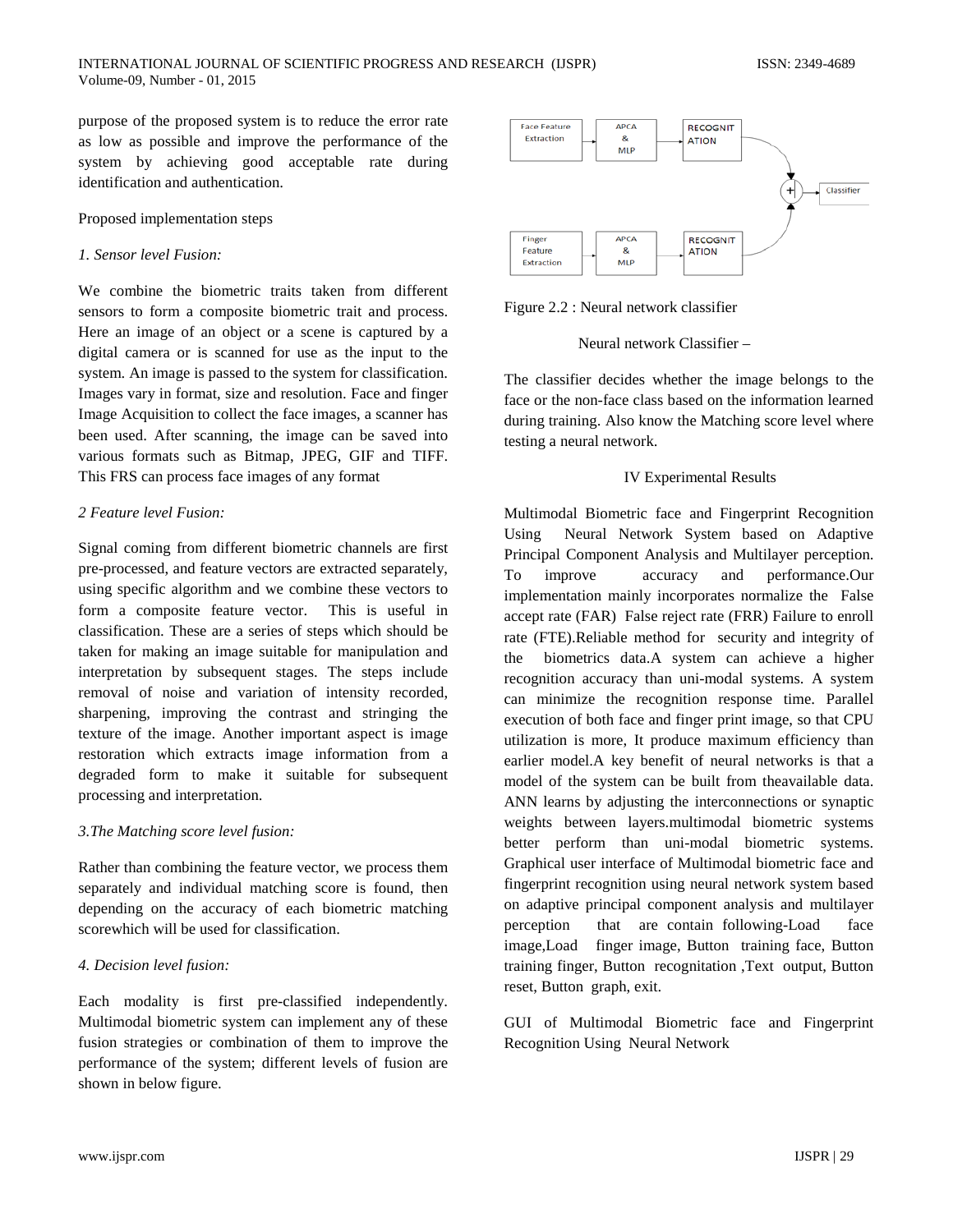

Select face image from folder test database for Training face image.

| <b>MULTIMODAL BIO</b>                | <b>Browse For Folder</b>                   |                                    | <b>PX</b> NITION USING NN                   |               |
|--------------------------------------|--------------------------------------------|------------------------------------|---------------------------------------------|---------------|
|                                      |                                            | Select the path of training images |                                             |               |
| <b>Input Panel</b>                   |                                            |                                    |                                             |               |
|                                      |                                            | El condex.php_files                | ۸                                           | aining Face   |
| Load Face Image                      |                                            | El maaaaaaaaa files                |                                             |               |
|                                      |                                            | mhytop                             |                                             | ining Fingure |
|                                      | <b>El</b> ayak<br><b>E</b> <i>C</i> pfinal |                                    |                                             |               |
|                                      |                                            | fingure training database          |                                             |               |
|                                      |                                            | testdatabase                       |                                             | Recognition   |
|                                      |                                            | traindatabase                      |                                             |               |
|                                      |                                            |                                    |                                             |               |
|                                      | Folder:                                    | pfinal                             |                                             | Output        |
|                                      |                                            |                                    |                                             |               |
| 0.5<br>ſΩ                            |                                            | Make New Folder                    | OK<br>Cancel                                |               |
|                                      |                                            |                                    |                                             | Exit          |
| Reset                                |                                            | oraph                              |                                             |               |
| Iteration :26492                     |                                            | mse<br>÷                           | 0.000100                                    |               |
| Iteration :26493<br>Iteration :26494 |                                            | mse:<br>mse :<br>÷                 | 0.000100<br>0.000100                        |               |
| Iteration :26495<br>Iteration :26496 |                                            | mse<br>mse<br>к,                   | 0.000100<br>0.000100                        |               |
| Iteration :26497                     |                                            | mse:                               | 0.000100                                    |               |
| Iteration                            | :26498                                     | mse.                               | 0.000100                                    |               |
| Iteration                            | Facecode DataBase                          |                                    |                                             | IX            |
| Iteration                            |                                            |                                    |                                             |               |
| Iteration                            |                                            |                                    |                                             |               |
| Iteration                            |                                            |                                    | Facecode was succesfully added to database. |               |
| Iteration<br>Iteration               |                                            |                                    |                                             |               |
| Iteration                            |                                            | OK                                 |                                             |               |
| Iteration :26506                     |                                            | mse<br>÷                           | 0.000100                                    |               |
| Iteration :26507                     |                                            | mse<br>÷                           | 0.000100                                    |               |
| Iteration :26508                     |                                            | ÷<br>mse                           | 0.000100                                    |               |
| Iteration :26509                     |                                            | mse :                              | 0.000100                                    |               |
| Iteration :26510                     |                                            | mse<br>÷                           | 0.000100                                    |               |
| Iteration :26511                     |                                            | mse<br>÷                           | 0.000100                                    |               |
| Iteration :26512                     |                                            | mse:                               | 0.000100                                    |               |
| $recognition rate =$                 |                                            |                                    |                                             |               |
| 100                                  |                                            |                                    |                                             |               |

Training of face image Normalize the False accept rate (FAR) False reject rate (FRR) Failure to enroll rate (FTE).Reduce one of the noisy data, intra-class variations ,restricted degree of freedom, non-universality, spoof attack and unacceptable error rates.ANN learns by adjusting the interconnections or synaptic weights between layers.Using Adaptive principal component analysis and multilayer perception Algorithm minimum amount of training and esting.Reduce the iteration and mean square error for face image. *Preprocessing the face image.*

Select finger image from folder test database for Training finger image.

| <b>MULTIMODAL BI</b><br>Select the path of training images<br><b>Input Panel</b><br>index.php_files<br>田<br>$\lambda$<br>raining Face<br>田<br>maaaaaaaaa files<br>Load Face Image<br>inhytoo<br>aining Fingure<br>nayak<br>⊕<br>Θ<br>pfinal<br>fingure training database<br>testdatabase<br>Recognition<br>traindatabase<br>v | $[2]$ X<br><b>ENITION USING NN</b> |  |
|-------------------------------------------------------------------------------------------------------------------------------------------------------------------------------------------------------------------------------------------------------------------------------------------------------------------------------|------------------------------------|--|
|                                                                                                                                                                                                                                                                                                                               |                                    |  |
|                                                                                                                                                                                                                                                                                                                               |                                    |  |
|                                                                                                                                                                                                                                                                                                                               |                                    |  |
|                                                                                                                                                                                                                                                                                                                               |                                    |  |
| fingure training database<br>Folder:<br>Output<br>Make New Folder<br>Cancel                                                                                                                                                                                                                                                   |                                    |  |
| OK<br>05<br>'n                                                                                                                                                                                                                                                                                                                |                                    |  |

Training of finger image include preprocessing finger image , minutia extractor and minutia matcher and then computed scores and feature value is then passed through a simple classifier The classifier will respond with either +1, meaning the feature passed or with -1 meaning the feature does not satisfy the criteria of the classifier.

| <b>Command Window</b><br>$\overline{\phantom{a}}$                    | ×        |  |
|----------------------------------------------------------------------|----------|--|
| New to MATLAB? Watch this Video, see Demos, or read Getting Started. | $\times$ |  |
| 128                                                                  |          |  |
| ы                                                                    |          |  |
| 128<br>FingerCode DataBase                                           |          |  |
| $H =$<br>FingerCode was succesfully added to database.               |          |  |
| 128                                                                  |          |  |
| OK<br>$ratio1 =$                                                     |          |  |
| $\circ$                                                              |          |  |
| $ratio2 =$                                                           |          |  |
| 82.0339                                                              |          |  |
| $s =$                                                                |          |  |
| Good Classification class 2                                          |          |  |
| f(x)                                                                 |          |  |

show the Preprocessing of finger image - Image after rgb2gray,Image after canny, Image after whiting boundary ,Image after final segmentation Image after normalization , Image after remove noise , Image after binarization ,Image after thinning(skelton)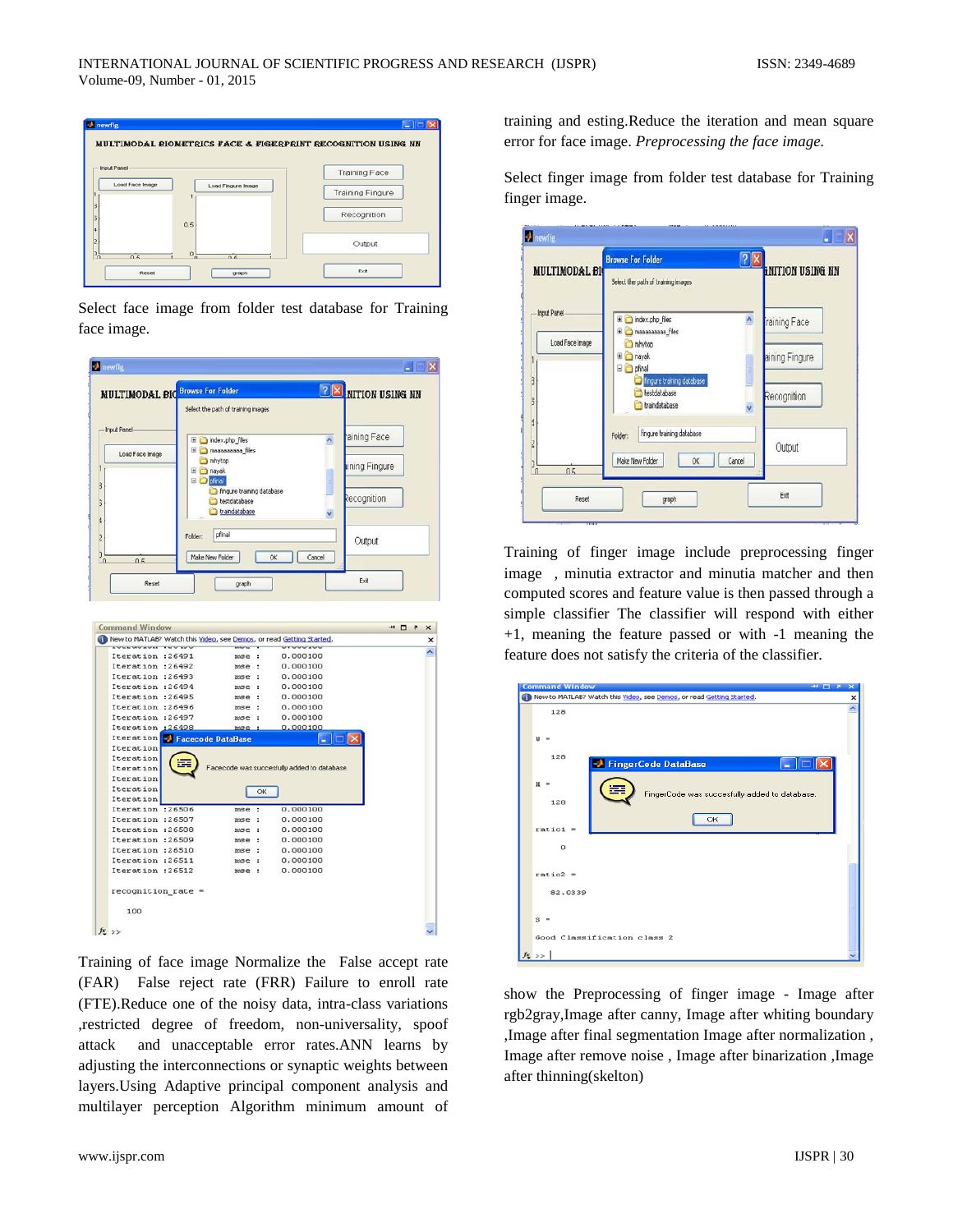

Load face image for recognition the process of face recognition involves the examination of face features in an image, recognizing those features and matching them to one of the many faces in the database and load finger image for recognition The process of finger recognition involves the examination of finger features in an image,

recognizing those features and matching them to one of the many finger image in the database



This system would try to recognize a user by reading in a face and finger and comparing it to the faces and finger of known users. The APCA and MLP algorithm for face and finger recognition was chosen for this task. This algorithm uses eigenvector analysis to compare the variance in each image, the eigenvalues and eigenvectors of a group of images were calculated correctly thus breaking down the image into mathematical coefficients. These coefficients are then used to compare the input face and finger against the faces and finger in the user database. Set a threshold level. If the distance of a detected face and finger from a vector is under this threshold then recognition.

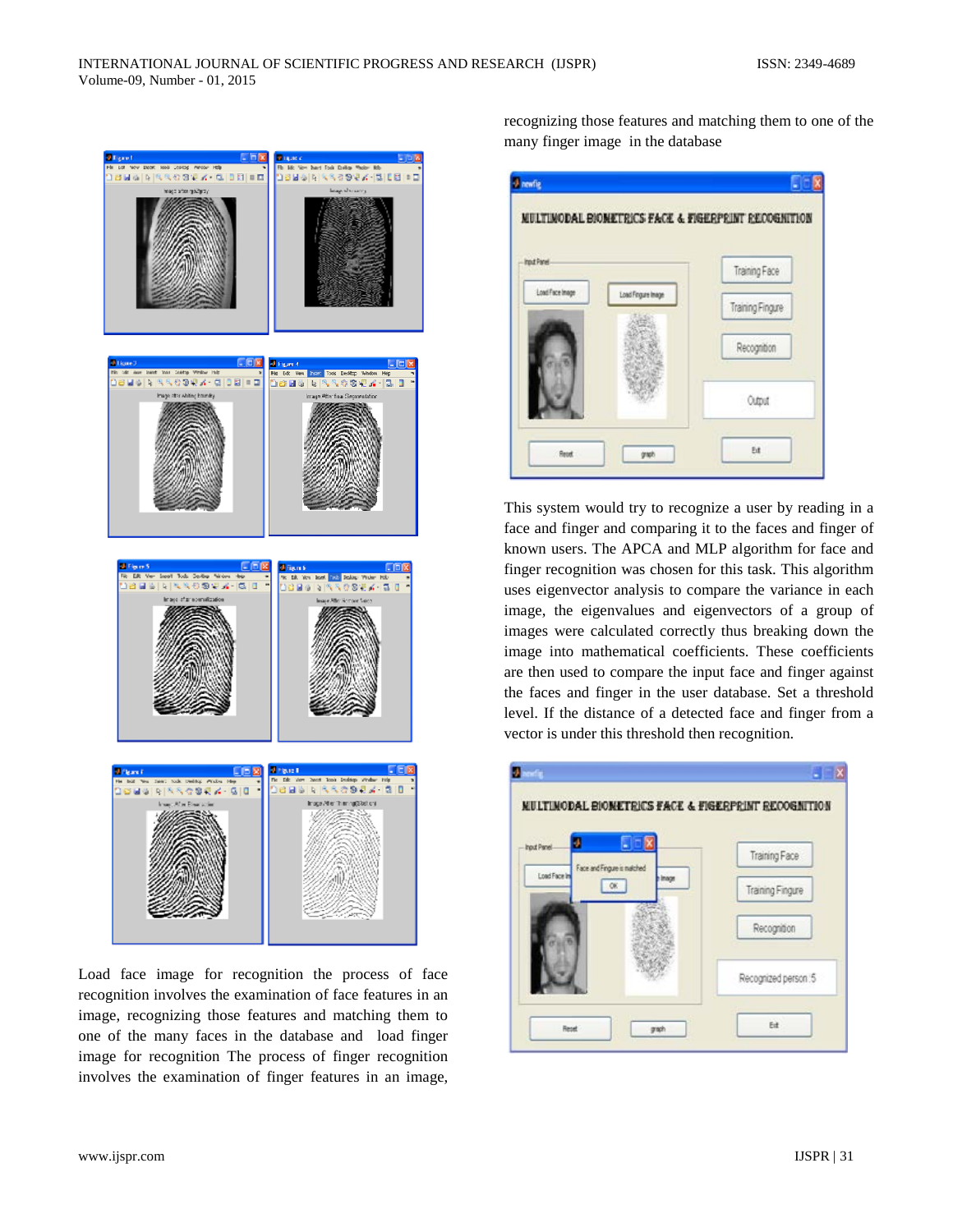If the distance of a detected face and finger from a vector is not under this threshold value then Person is not recognition.

Performance Improvement Graph: No of neurons in hidden layer Vs Execution Time where x axis('No of Neurons') and y axis ('TIME in seconds')



Performance comparison of MLP and APCA where x aixs('No of Subjects') and y axis ('Percentage of Recognition')



#### VIII. CONCLUSION

Our implementation mainly incorporates normalize the False accept rate (FAR) False reject rate (FRR) Failure to enroll rate (FTE).Reliable method for security and integrity of the biometrics data. A system can achieve higher recognition accuracy than uni-modal systems. A system can minimize the recognition response time. Multimodal biometric systems better perform than unimodal biometric systems As the high frequency coefficient is less sensitive to human visual systems, first few coefficients of each block is constructed. The proposed prediction models based on soft computing on the other hand are easy to implement. This has been an interesting and challenging project during which I have learned a lot about image processing, face detection, face recognition and authentication protocols. I have gained valuable experience in working with the Matlab programming which is used extensively in the computer industry. I have also gained further experience with the Neural network.We have developed a prototype biometric system which integrates faces and fingerprints in authenticating a personal identification. The proposed system overcomes the limitations of both face-recognition systems and fingerprint-verification systems.We further wish to enhance effectiveness of the system in unique identification by incorporating XOR Configuration multimodal biometric in addition to thumbprint. Together a matching score, based on ear & thumb images, will be generated to more accurate identification.The program can also be used by researchers to learn how to design highspeed face recognition systems.

#### **REFERENCES**

- [1] Dr Shubhangi D C, Manohar Bali: "Multi-Biometric Approaches to Face and Fingerprint Biometrics" International Journal of Engineering Research & Technology Vol. 1 Issue 5 ISSN: 2278-0181, July - 2012.
- [2] K.Sasidhar, Vijay L Kakulapati, Kolikipogu Ramakrishna: "multimodal biometric systems –study to improve accuracy and performance" International Journal of Computer Science & Engineering Survey (IJCSES) Vol.1, No.2, November 2010.
- [3] D. Joshi:" multimodal biometric systems –study to improve accuracy and performance ", ijcses (2012).
- [4] Dr Shubhangi D C: "Multi-Biometric Approaches to Face and Fingerprint Identification ", IJERT (2012).
- [5] M Mini Singh, Ahuja, and Sumit Chabbra:" A Survey of Multimodal Biometrics" International journal of Computer Science and its Applications [ISSN 2250 - 3765].
- [6] Muhammad Imran Razzak, Rubiyah Yusof and Marzuki Khalid: "Multimodal face and finger veins biometric authentication of Scientific Research and Essays ", Vol. 5(17), pp. 2529-2534, 4 September, 2010.